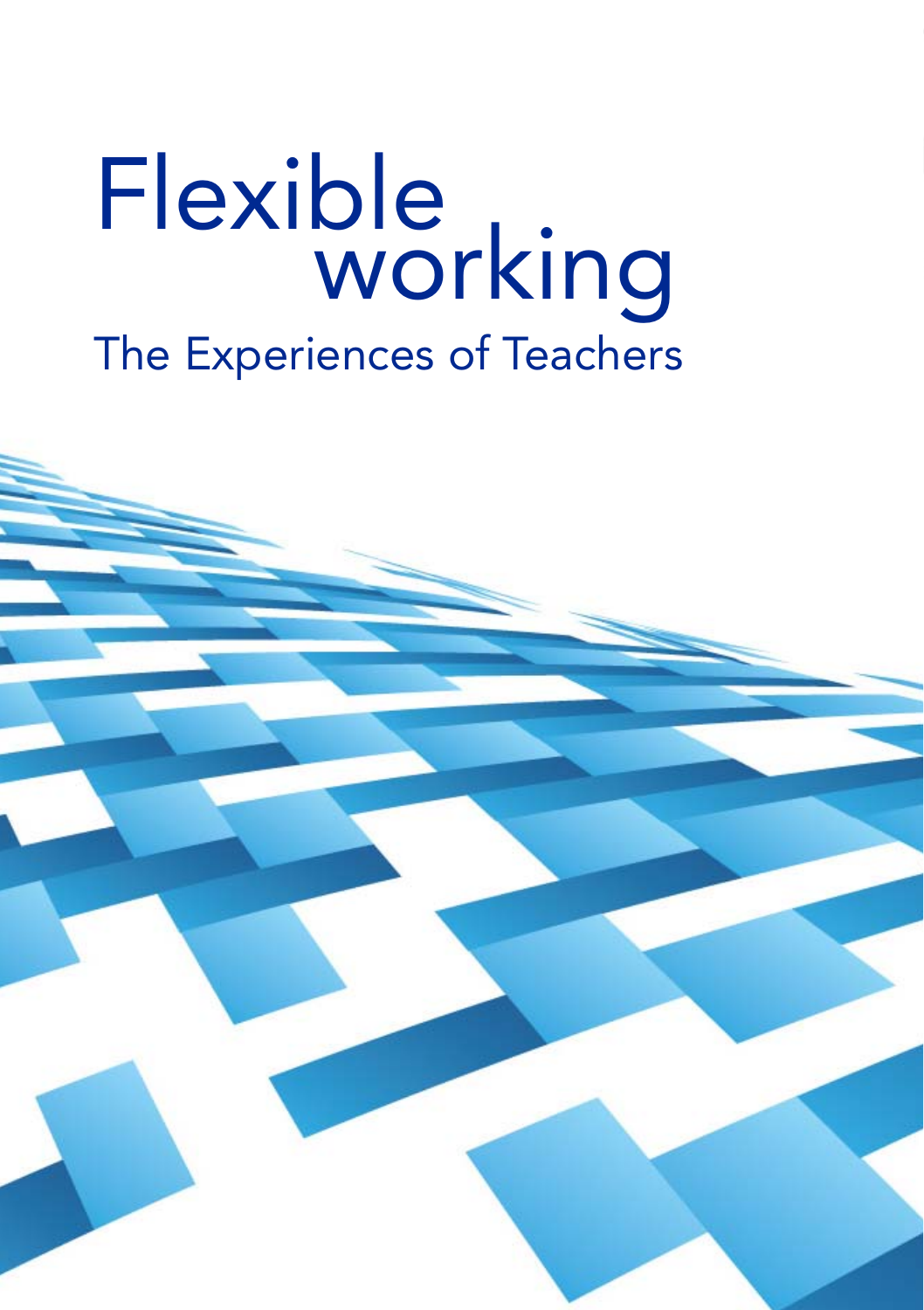## **Purpose**

The NASUWT is committed to securing equal opportunities for teachers and ensuring that all teachers, irrespective of background or circumstances, are valued, recognised and respected fully as professionals.

The NASUWT has become increasingly concerned by the number of employers of teachers who resist and actively discourage requests for flexible working. This research by the Union is intended to examine the nature of teachers' experiences when requesting flexible working.

This research seeks to examine the extent to which teachers are being denied access to flexible working and the disproportionate impact this may be having on teachers with protected characteristics.

## **Background**

Since 2014, all employees have had the legal right to request flexible working from their employer. This entitlement is available to employees who have worked for the same employer for at least 26 weeks.

The right to request flexible working was intended to provide employees, including teachers, with greater opportunity to participate in the workplace and to remain in employment by establishing working patterns that suit them best.

A survey by the TUC of British workers over the age of 50 found that nearly two thirds were working and caring for a friend or family member and that one in seven were likely to be juggling paid work with caring responsibilities.**<sup>1</sup>**

In March 2016, the TUC/IPPR research entitled *The Motherhood Pay Penalty* concluded that *'more better-paid jobs [should] be available at reduced hours or as flexible working, to prevent women getting stuck in low-paid, part-time work after having children'* and that *'more [should be] done to ensure all women are supported in the workplace and do not experience discrimination linked to pregnancy and childbirth'*. **2** 

**<sup>1</sup>** TUC – *Time off and flexible working for carers*, December 2013 edition

**<sup>2</sup>***TUC – The Motherhood Pay Penalty*, March 2016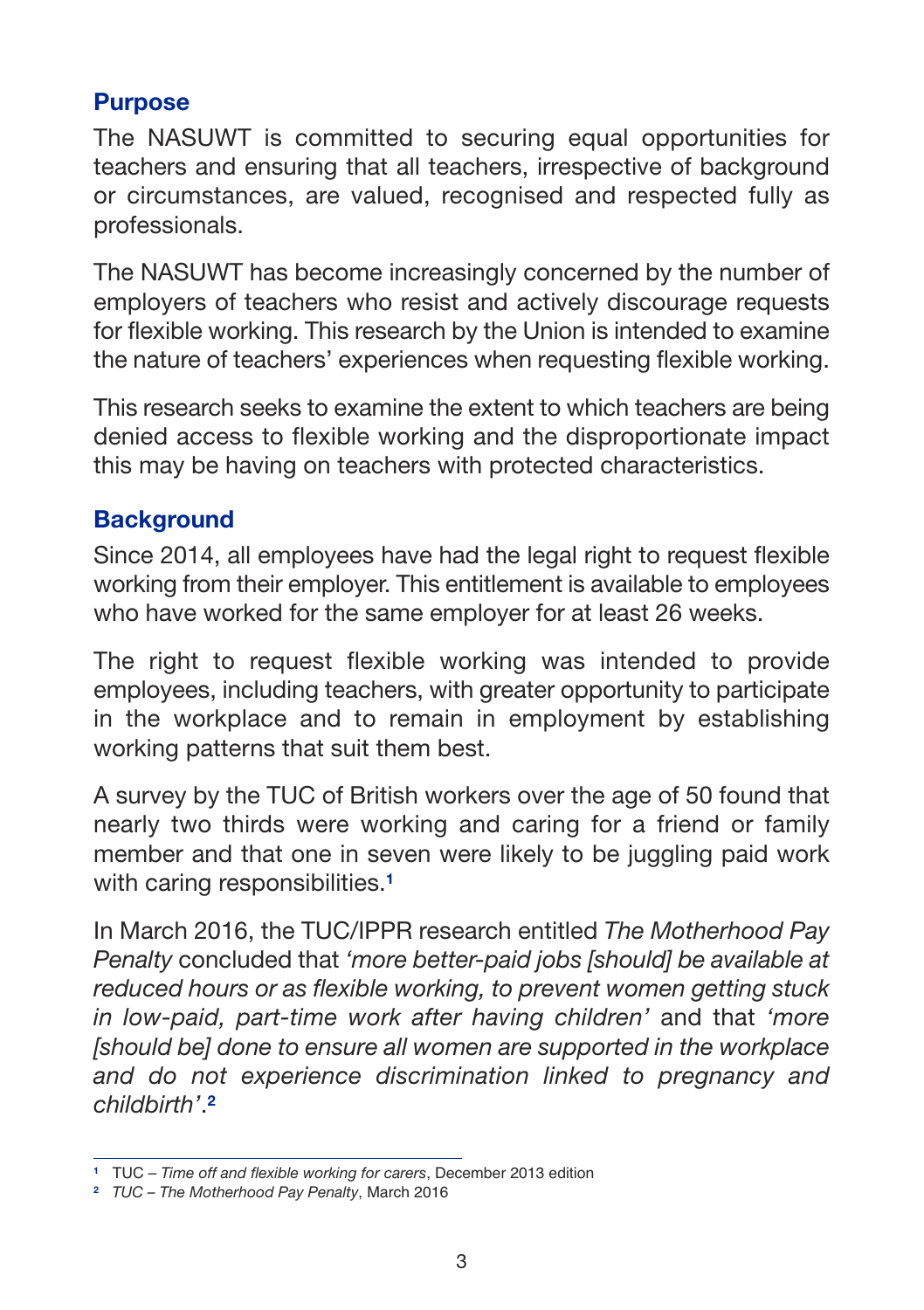The Government's rationale for extending the right to request flexible working is to enable employers to better recruit, motivate and retain their employees, as well as to enable employers to establish work patterns that encourage a more inclusive and diverse workforce, built on principles of freedom, fairness and responsibility.**<sup>3</sup>**

There has been a growing body of evidence highlighting the significant benefits of flexible working, including increased productivity, a more motivated workforce, greater employee engagement and greater diversity amongst the workforce.**<sup>4</sup>**

The Regus Survey of 2,500 senior business managers found that 70% of managers reported that their workforce's productivity had increased as a result of flexible working practices and 63% linked increasing revenues directly to flexible working.**<sup>5</sup>**

In addition, nearly three quarters of employers felt that implementing flexible working had a positive impact on staff retention, and 73% reported greater employee motivation and employee engagement.**<sup>6</sup>**

Research conducted by the Cranfield University School of Management examined practices in seven leading companies including KPMG, Centrica, Rolls Royce and Microsoft. It found a positive relationship between flexible working and individual employee performance.**<sup>7</sup>**

Across the economy, the initial indicators of the extended right to request flexible working were encouraging. In a study by the Institute for Public Policy Research, whilst only 25% of workers had requested flexible working opportunities, around 80% of requests for flexible working had been agreed by employers since the new legislation came into force in 2014.**<sup>8</sup>**

**80% Across the economy four out of five flexible working requests are approved** 

**6** Ibid

**<sup>3</sup>** www.gov.uk/government/uploads/system/uploads/attachment\_data/file/82793/12-1269-modernworkplaces-response-flexible-working.pdf

**<sup>4</sup>** CIPD Survey (2012)

**<sup>5</sup>** www.londonlovesbusiness.com/business-news/tech/e-guide-flexible-working-the-good-managersguidebook/5692.article

**<sup>7</sup>** Working Families Publication, *Flexible Working and Performance – Summary of Research* 

**<sup>8</sup>**Moss, 2014 cited in *Women and Flexible Working: Improving Female Employment Outcomes in Europe, 2014*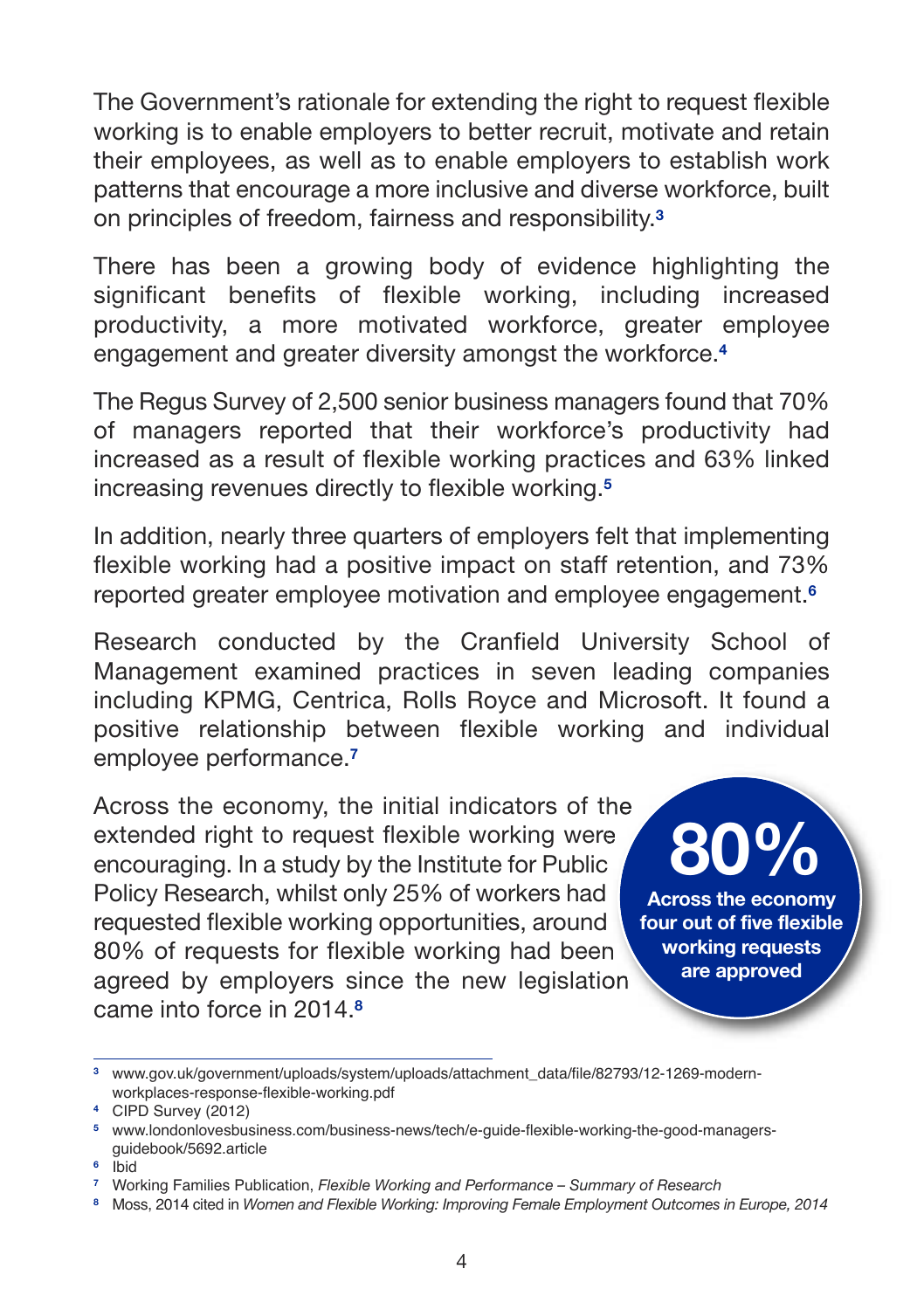However, few studies have examined the impact of the new right to request flexible working on the teaching profession.

The Right Honourable Nicky Morgan, Secretary of State for Education and Minister for Women and Equality, has, in March 2016, declared the Government's commitment to encouraging women teachers to return to the classroom after having children. The Government's announcement came at the same time as comments by the thinktank, Policy Exchange, which warned that schools needed to embrace flexible working and offer benefits to stop the 'shocking waste of talent' of women leaving the profession after taking maternity leave. Around 70% of teachers in the UK are women.

#### **Research Methodology**

The NASUWT conducted research into teachers' experiences of flexible working requests utilising a mixture of electronic and postal surveys, structured interviews and focus groups involving serving teachers and school leaders. Data was gathered during the period August 2015 and February 2016.

Over 1,000 teachers took part in the surveys, interviews and focus groups. Teachers who participated in the research included a mix of respondents in age and length of experience, which was broadly representative of the profile of the teacher workforce.

Teachers from across all sectors/phases were questioned, including early years, primary, middle, secondary, special and further education.

Two thirds of respondents were women.

Almost half of those teachers questioned identified themselves as being black or minority ethnic (BME).

Additional complementary evidence has been identified from analysis of the NASUWT's 2015 Big Question survey, drawing on 15,000 respondents, together with data from the Teachers' Pay Survey, undertaken by the Union of teachers in England and Wales in 2015, which attracted 7,000 responses.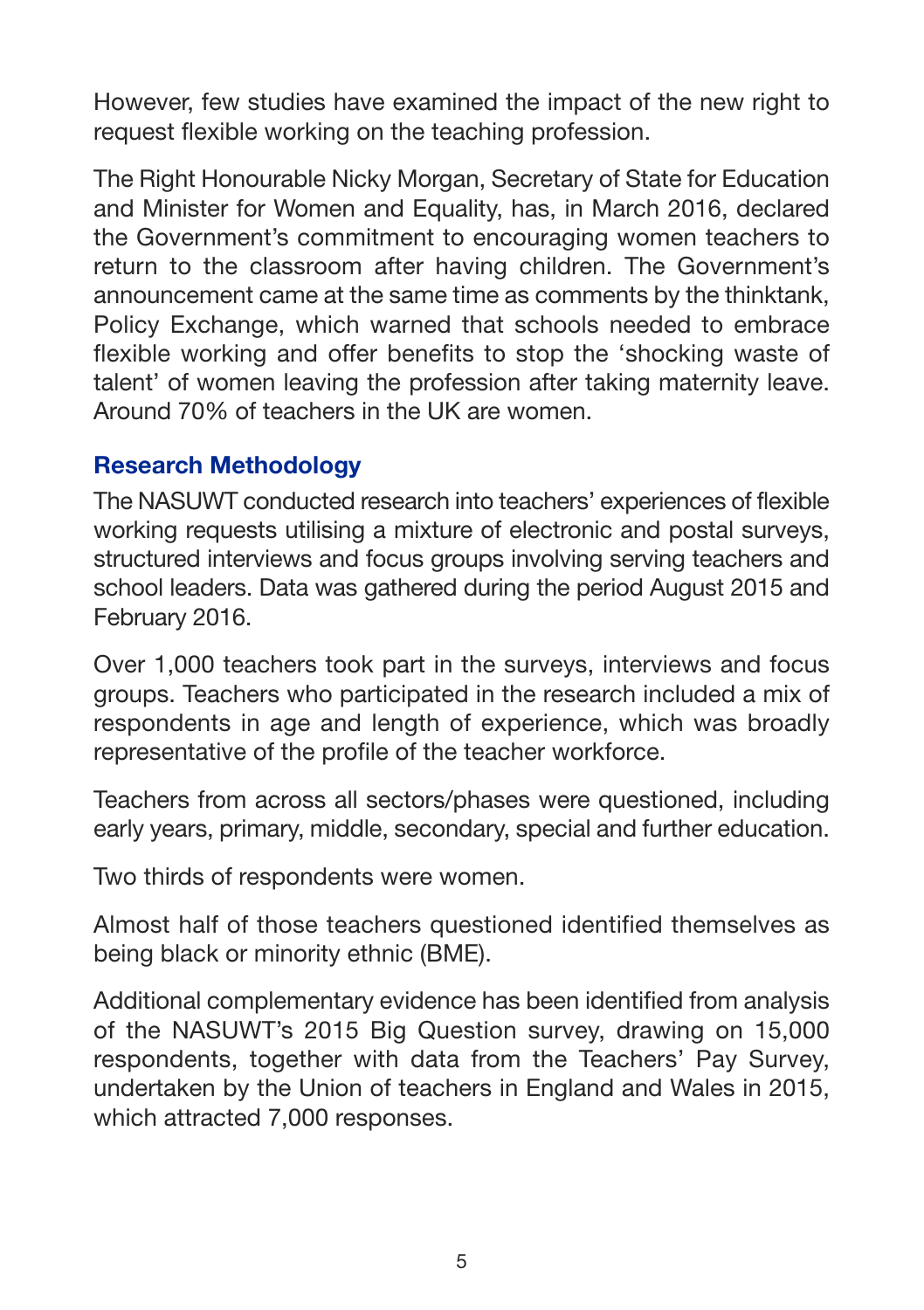Data has also been analysed from the NASUWT's dedicated member advice services, together with statistical trends gleaned from the Union's online service provision for members.

Finally, research conducted by the University of Warwick for the NASUWT, examining performance-related pay experiences of teachers, has also provided further valuable evidence of teachers' experiences of flexible working.

#### **Main Findings**

2015 found that more than 3,000 requests were Analysis of NASUWT casework and member advice services data in the 12 months to 30 September made from teachers for support to deal with flexible working requests. Ninety per cent of requests for assistance were received from women teachers.

**90% Flexible working requests made by women teachers** 

Flexible working requests were made by teachers across all age categories and were most pronounced amongst teachers aged between 30-60 years.

# **Age group of teachers requesting flexible working**

|    | 20-30 years   30-40 years   40-50 years   50-60 years   Over 60 |     | vears |     |
|----|-----------------------------------------------------------------|-----|-------|-----|
| 9% | 30%                                                             | 24% | 24%   | 12% |

Twenty-five per cent of flexible working requests made by teachers were for support with childcare. Seventy-five per cent of all flexible working requests cited age/health/work-life balance reasons.

The data obtained revealed that nearly a third of all respondents had their flexible working request denied and that for some groups (those on the leadership spine or Teaching and Learning Responsibility (TLR) holders) it was nearing 100%.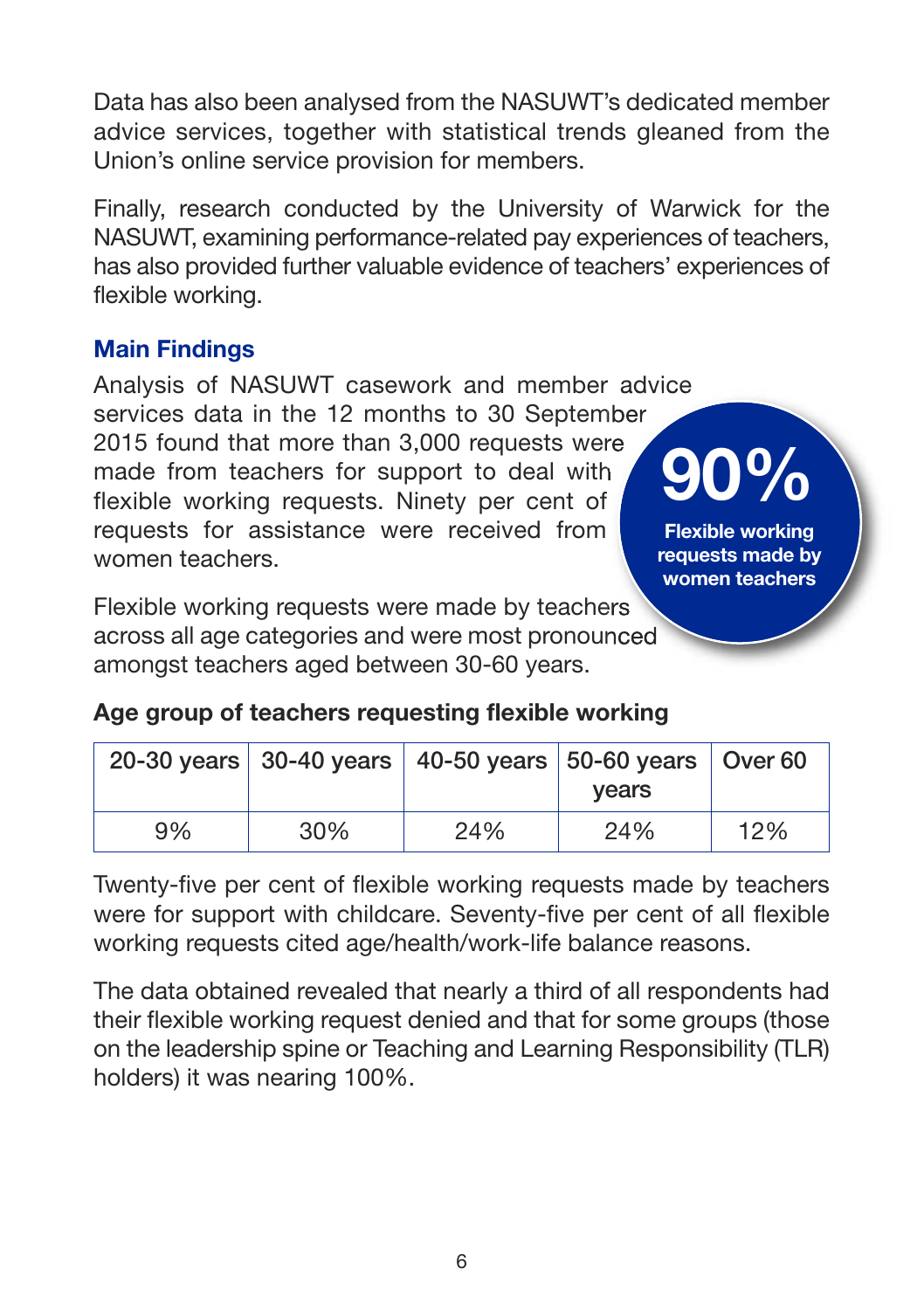The main findings of the research indicate:

**Women teachers do not know if their school has a policy** 

*1. Teachers lack knowledge about the process with regards to their rights and their employer's legal duties.* 

**52%**  Fifty-two per cent of women teachers questioned did not know whether their employer had a flexible working policy. Teachers reported a lack of knowledge about how to make a formal application to their employer or whether they had a right to appeal a negative decision. A significant minority of teachers said that they did not believe

> that flexible working was an option for them as teachers.

Only 23% of teachers said their workplace had adopted a flexible working policy, despite the fact that all schools and colleges should have a policy in place by law and make workers aware they have the right to work flexibly.

Twenty-five per cent of teachers confirmed that their employer did not have a policy supporting flexible working.

Fifty-two per cent of teachers said they were unaware of the new legislation regarding flexible working that came into force in 2014.

#### *2. All sectors of education are equally at fault for denying flexible working requests.*

Sixty per cent of all primary teachers who responded had their flexible working request denied compared to 40% in the secondary sector.

Feedback indicates that for teachers working in FE and in Special Schools, 50% of all requests were denied.

#### *3. Flexible working requests are granted on an informal basis.*

Around 30% of teachers said that they were more likely to be granted flexible working on an informal, rather than formal, contractual basis. One teacher reported that her headteacher refused to agree to a formal arrangement for flexible working on the grounds that it might encourage other teachers at the school to make similar requests.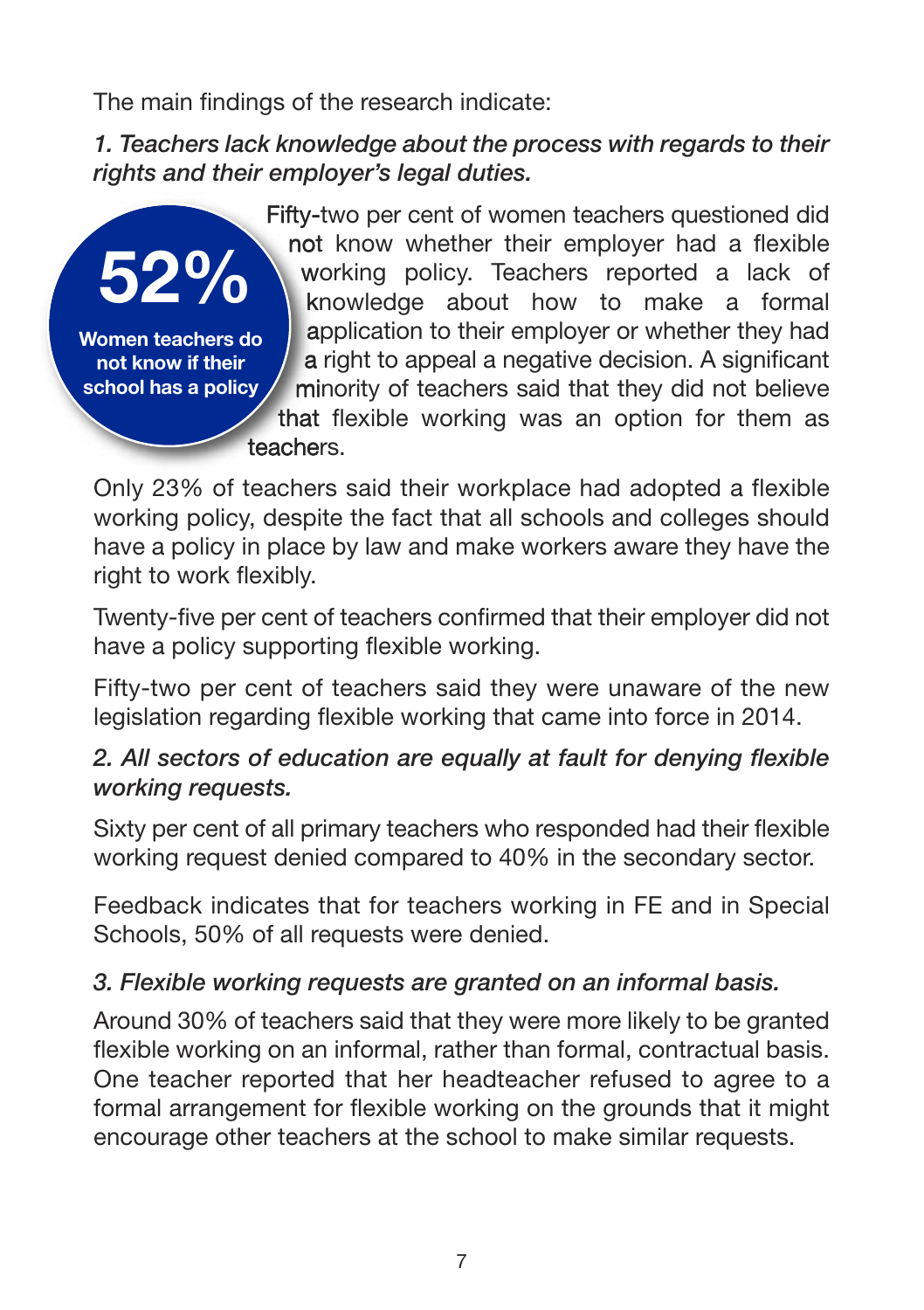Teachers who were permitted an informal flexible working arrangement were likely to accept such an agreement due to concerns about potential job loss or fear of an adverse pay progression decision or capability concern.

However, teachers also reported complications as a result of agreeing to flexible working arrangements. These usually occurred during changes of management at the school. If reduced hours had not been formally agreed and documented as a variation to contract, teachers found themselves vulnerable to their hours being drastically reduced or increased overnight.

## *4. Teachers are reluctant to pursue their flexible working request*.

Only 8% of teachers said flexible working requests were encouraged in their workplace.

> Teachers reported that they did not bother to apply for flexible working or seek to appeal an adverse decision on the grounds that they were unlikely to be successful.

**8% Teachers say flexible working is encouraged by their employer** 

One in five teachers said they had sought or would seek alternative employment at a school that was more conducive to flexible working or

where they were able to work reduced hours.

*"We got a new headteacher about 18 months ago and he had a rule that he only wanted full-time workers in the school and so flexible working requests have been turned down and people are now discouraged from working flexibly or part time."* 

*"After making my application and it was turned down, I would never apply again – I would rather look for a new post."* 

Three quarters of teachers who responded to the NASUWT Big Question survey 2015 said their wellbeing was not important to schools.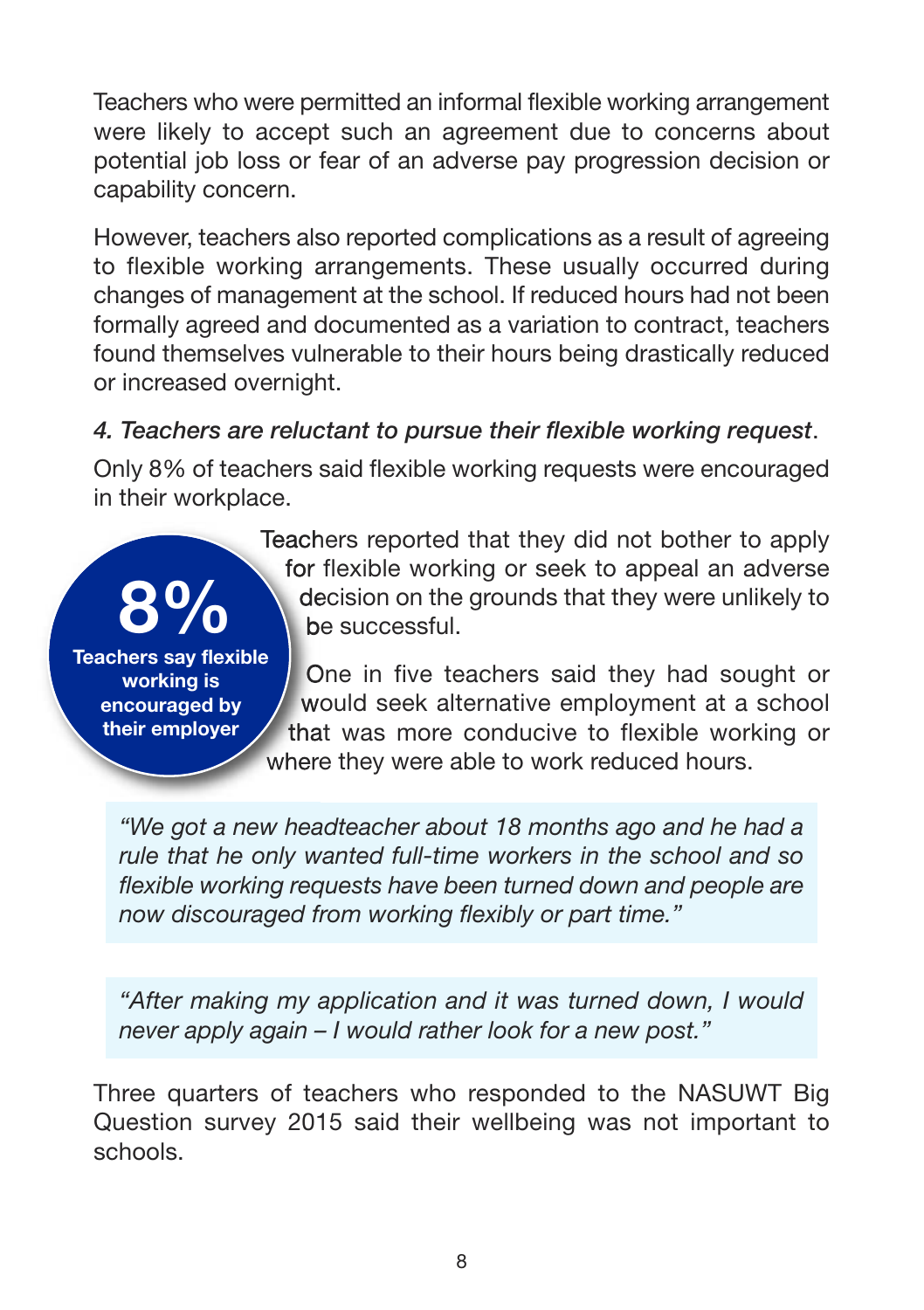*5. Teachers are more likely to leave the profession than return to school full time or to unworkable timetables and hostile colleagues.* 

*"I sadly resigned from my full-time post and joined a supply teachers' agency. I now have three children and have been a supply teacher for 91 ⁄2 years."* 

Many teachers who were denied their request for flexible working said that they faced the prospect of less secure employment and financial detriment in terms of take-home pay and loss of pension entitlements.

*"I decided to go the supply route – but sadly no teachers' pension."* 

Supply teaching was identified by 10% of respondents as a strategy for seeing an improved balance between work and caring responsibilities.

Other strategies cited were:

- withdrawing the flexible working request and returning full time. whilst seeking alternative part-time employment (one in five teachers);
- resigning from post, with financial detriment, including loss of contractual rights and maternity rights;
- seeking alternative employment outside the profession. This included tutoring and child-minding, both of which mean a significant loss in terms of finance, job security and pension contributions.

Women teachers (90% of flexible working applicants are female) and disabled teachers (48% of workers say that flexible working would have helped them stay in work but that they were not given the option),**9** in particular, were more likely to suffer a worsening of pay and conditions in order to secure flexible working.

SCOPE – A Million Futures 2013, Living Standards Survey 2013 **9**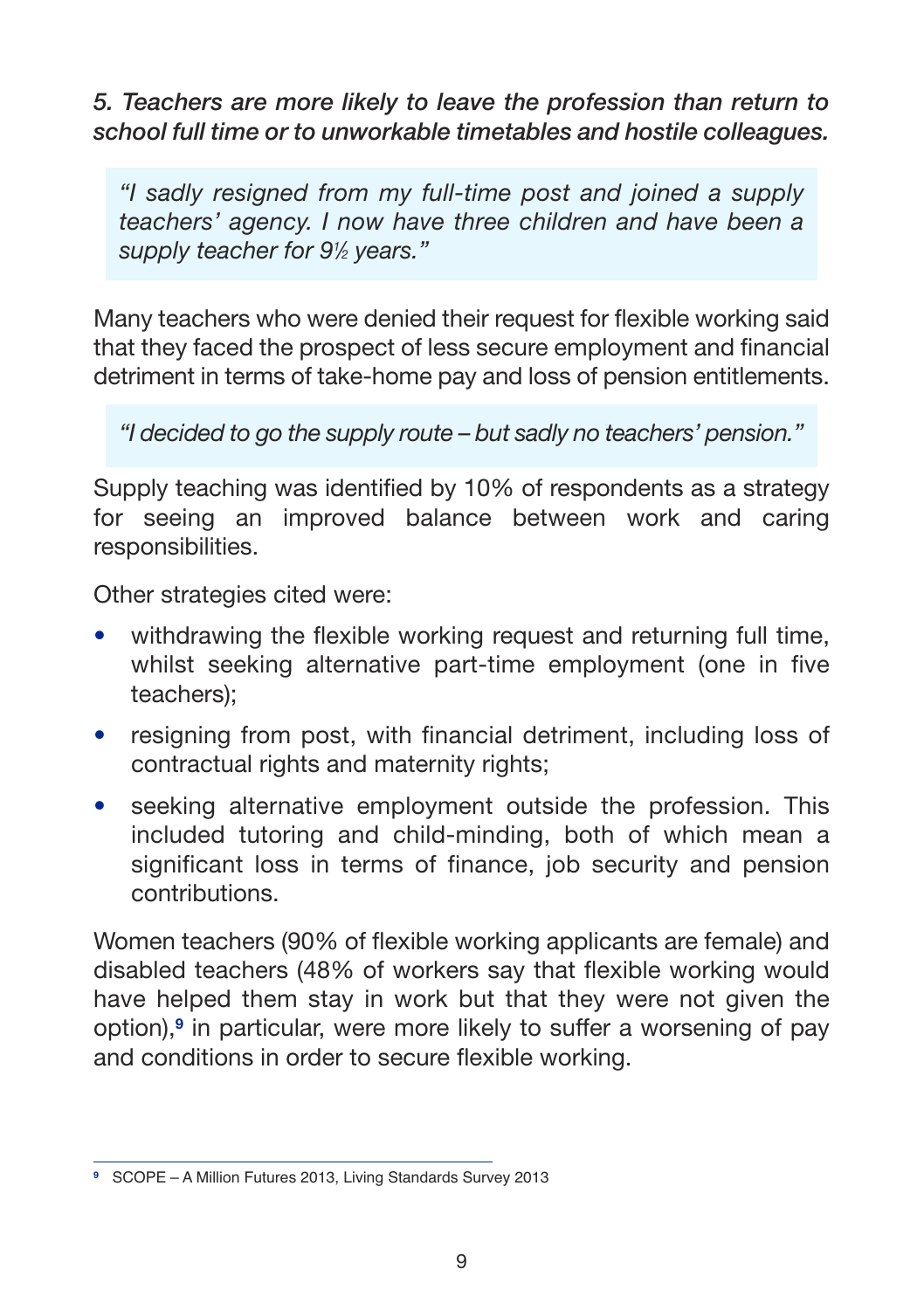## *6. School leadership is not compatible with flexible working.*

Only 19% of women teachers said that it was possible to combine senior leadership responsibility with working flexibly.

*"I am in a senior leadership post and I work flexibly but I am expected to do as much work as colleagues who work full time. I have to go home and catch up with work there. I still do the same amount of work as a full-time person so it is not really flexible working as such."* 

School leaders and middle managers reported being forced to relinquish hard-won leadership and management responsibility as a precondition for flexible working. Eighty-one per cent of women teachers said they were not aware of any senior leaders in their workplaces who worked flexibly.

**81% Women teachers said it was not possible to combine school leadership with flexible working** 

# *7. School and college leaders have entrenched negative opinions about flexible working.*

The reasons most cited by employers to teachers for justifying refusal of flexible working requests were:

- 1. The cost to the employer;
- 2. The detrimental effect on pupil attainment;
- 3. The detrimental effect on employer performance.

In addition, teachers listed the following explanations given by schools for denying applications for flexible working:

- Not right for the school;
- Too many changes to the timetable already;
- Don't split GCSE classes;
- It's not convenient:
- It simply wasn't possible;
- All job shares have already been allocated;
- It's not good for the children;
- Because everyone else will want to;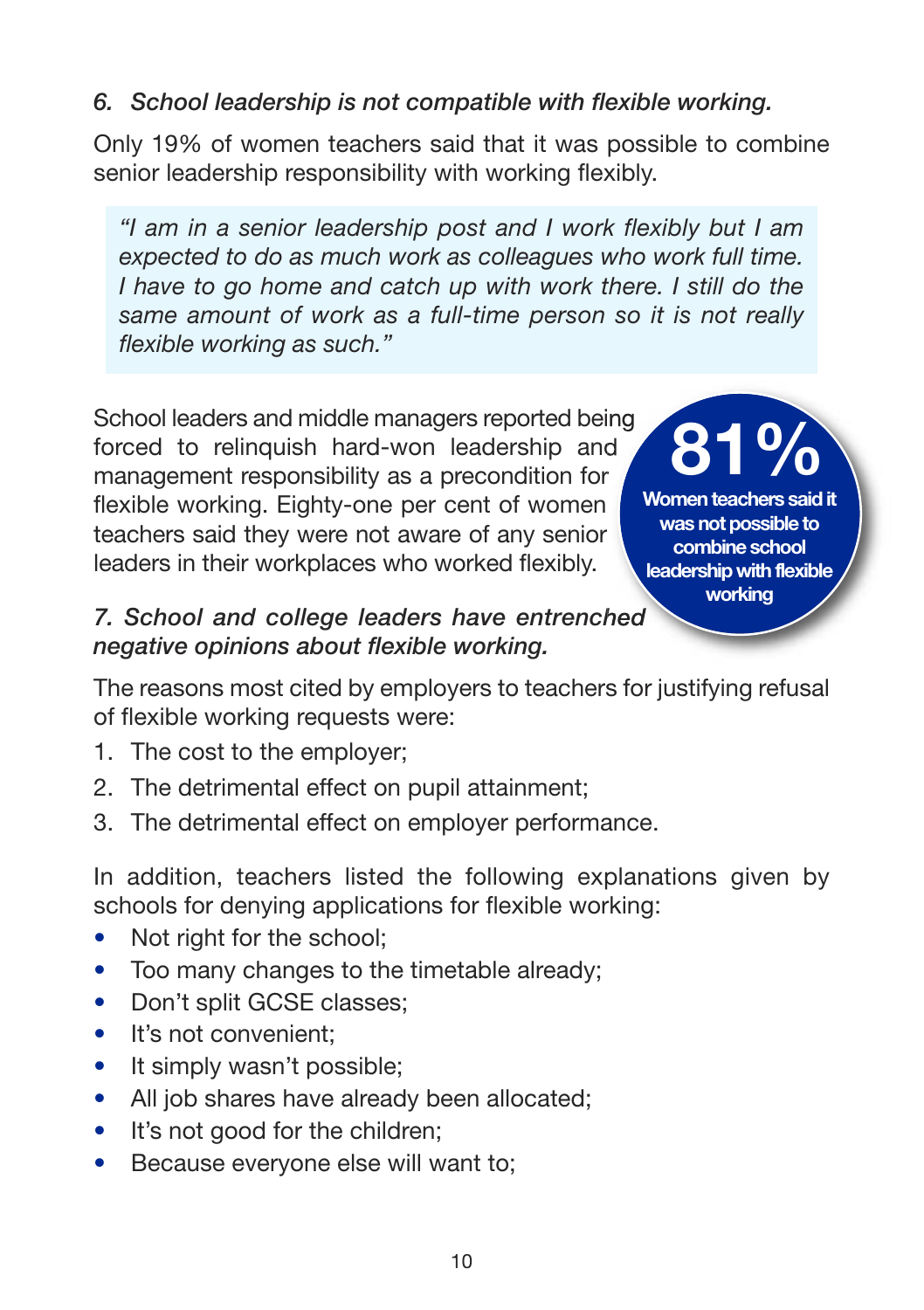- The school could not recruit suitably qualified staff to job share;
- The school doesn't need part-time workers;
- Having two teachers will confuse the children:
- The school doesn't split exam classes;
- Parents won't like it.

The NASUWT Pay Survey 2015 highlighted a number of issues regarding school and college management attitudes towards flexible working. In the survey, one teacher commented:

*"Although I met my targets last academic year, being on the Upper Pay Spine and as a part-time teacher, I would not be able to fulfil the requirement on the next level of UPS due to my working hours and roles within school."* 

Another teacher commented about her lack of pay progression:

*"The head would not agree to it and after my second child I would like to return to work three days a week rather than the current four. It is not worth making a fuss as she will be less likely to allow a change to my contract."* 

With the impact of increased pay flexibilities in schools, teachers who are denied flexible working requests are less likely to challenge these decisions.**<sup>10</sup>**

*"I am on Main Scale 6 and can't progress without going through threshold and as I'm part time will possibly wait until my children are older and I am full time."* 

When questioned as to why teachers didn't appeal pay awards, one teacher responded:

*"Too scared of the repercussions on my long-term future. Boss is vindictive and manipulative."* 

<sup>&</sup>lt;sup>10</sup> Institute for Employment Research – University of Warwick, February 2016. Longitudinal research into *the impact of changes to teachers' pay on equality in schools in England*.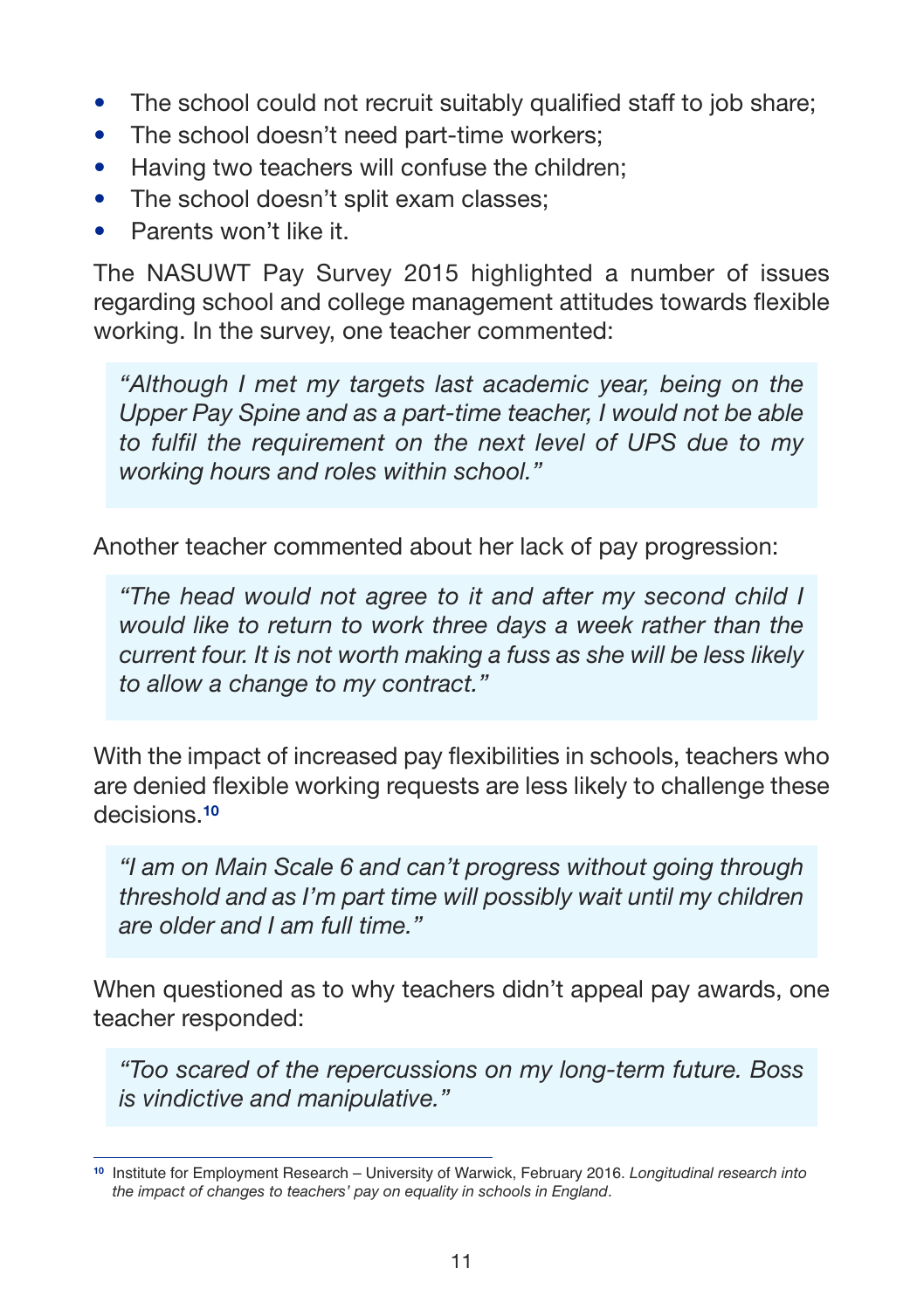Another said:

*"Because, in all honesty, I am scared to appeal. My headteacher is awful and will make my life even more difficult than she already does."* 

## *8. There are schools and colleges operating flexible working for all and it is proving highly successful for teachers*

The most important factor in schools and colleges implementing flexible working successfully appears to be the attitudes of school and college leaders.

*"I am a TLR holder (SENCO). I did suggest to my headteacher that a colleague (who wanted to do an extra day) could work my day, managing the department and taking some of my teaching load. My head agreed totally and actually encouraged my decision. I feel far more energised and able to do my job more effectively. I do actually have a very supportive headteacher."*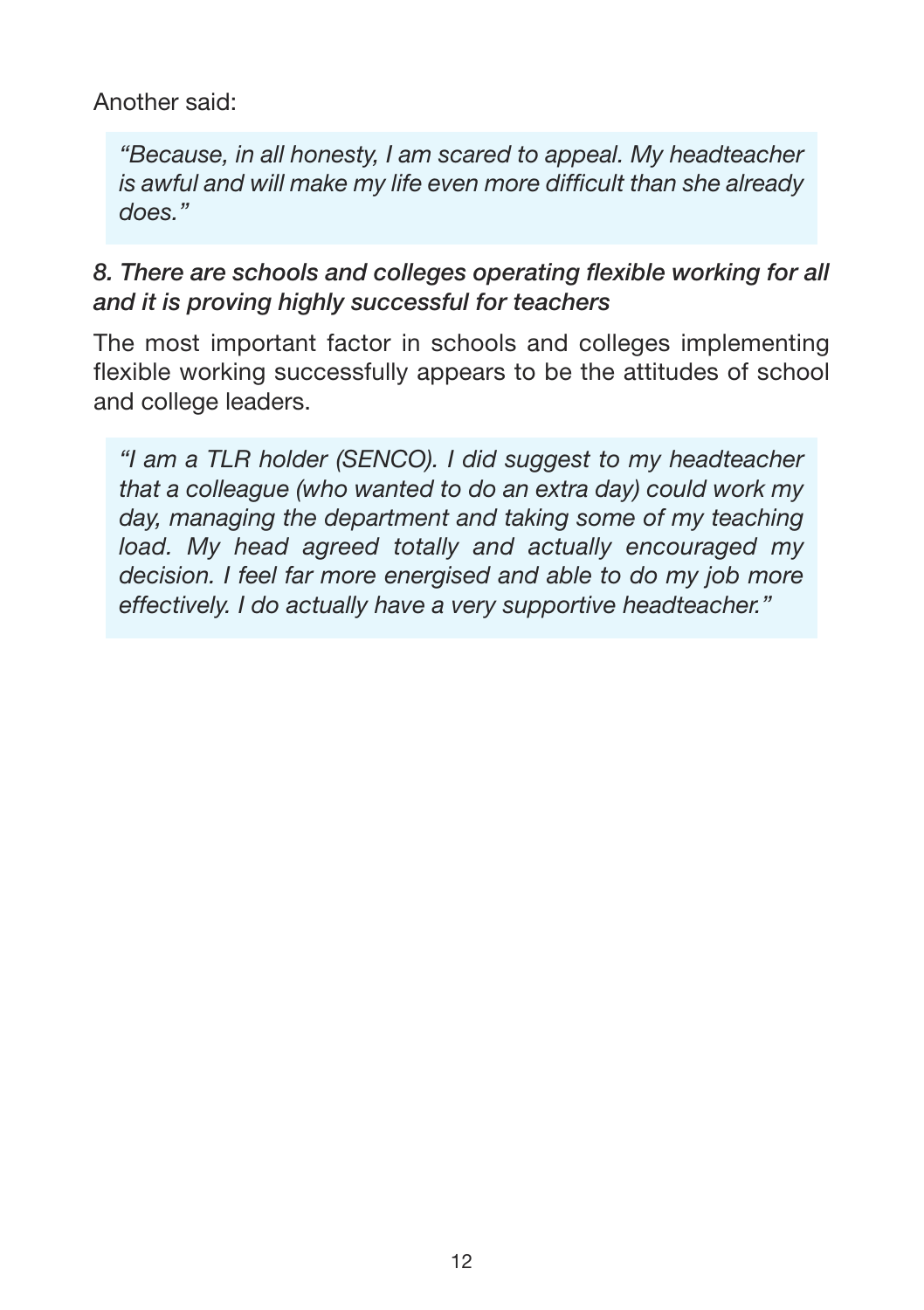# **Conclusion**

- The research indicates that negative employer attitudes and practices are leading to teachers being denied opportunities for flexible working. These attitudes and practices are encouraging many teachers to explore alternatives to permanent employment, or to a change of employment, or to leaving the profession.
- Teachers appear less likely to benefit from flexible working opportunities than workers in other employment sectors.
- Negative employer attitudes to flexible working are impacting disproportionately on women teachers who, despite comprising around 70% of all teachers, make up 90% of those applying for flexible working.
- In the current climate in schools, teachers are unwilling to challenge negative employer attitudes, often resulting in financial detriment and loss of seniority and status.
- The reasons cited by schools for denying requests for flexible working indicate a failure to grasp the potential benefits of flexible working for schools as institutions, as well as for the workforce.
- More needs to be done to promote good practice which acts in the spirit, as well as the letter, of the legislation.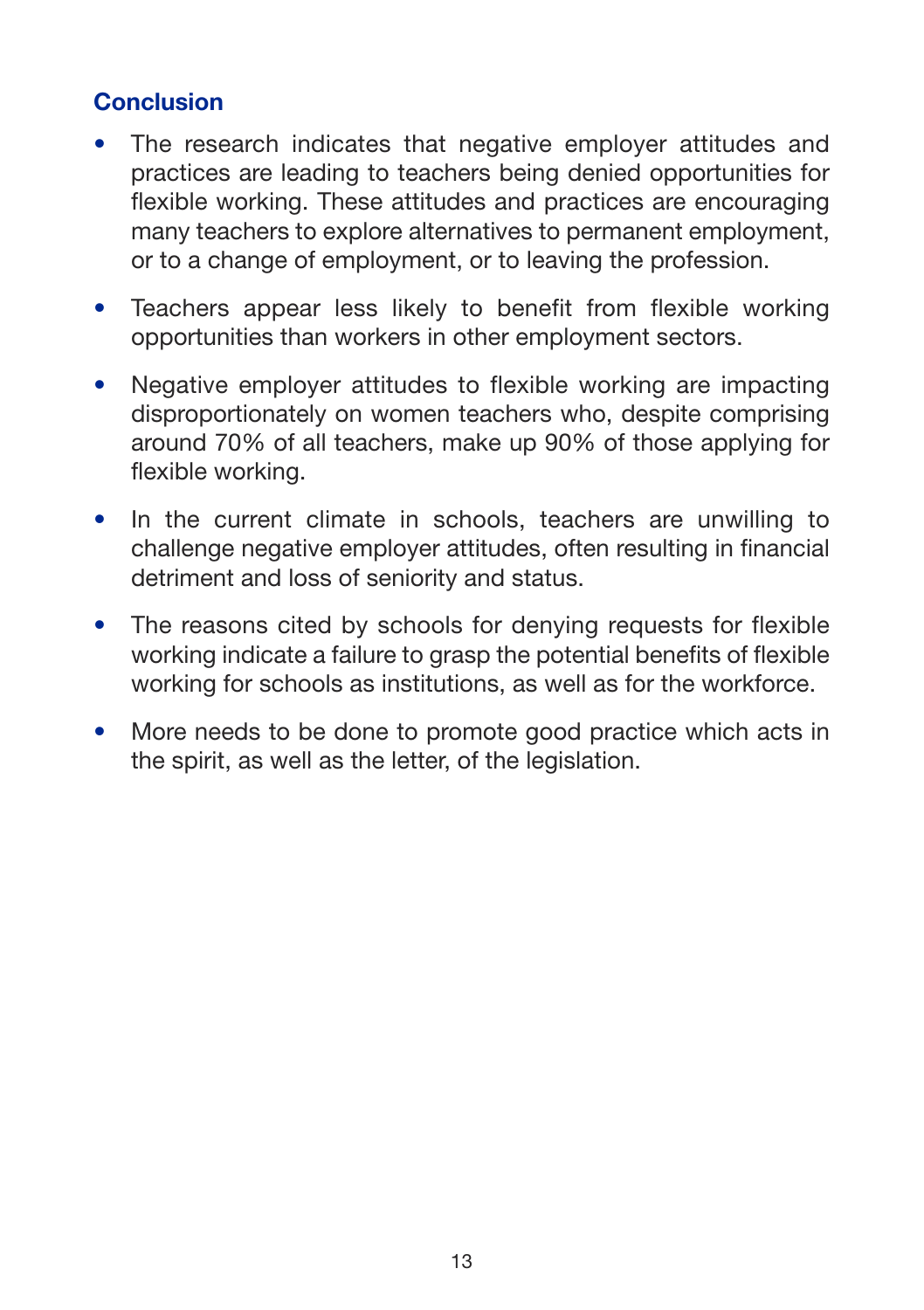## **ANNEX 1**

#### Defining 'flexible working'

The following are all types of flexible working that are encouraged by the Government:

- Compressed hours compressed working weeks (or fortnights) do not necessarily involve a reduction in total hours or any extension in individual choice over which hours are worked. The central feature is reallocation of work into fewer and longer blocks during the week.
- Flexitime allows employees to choose, within certain set limits, when to begin and end their working day whilst meeting the requirement to complete a minimum number of hours each day.
- Home-working allows workers to spend time working from home.
- Job-sharing allows two, or occasionally more, people to share the responsibility and working time for a job between them.
- Annualised hours the total number of hours to be worked over the year is fixed but there is variation over the year in the length of the working day and week.
- Part-time working a contractual arrangement for the discharge of a job within contracted hours fewer than the relevant full-time hours.
- Term-time working an arrangement which allows a worker to take paid/unpaid leave during school holidays.